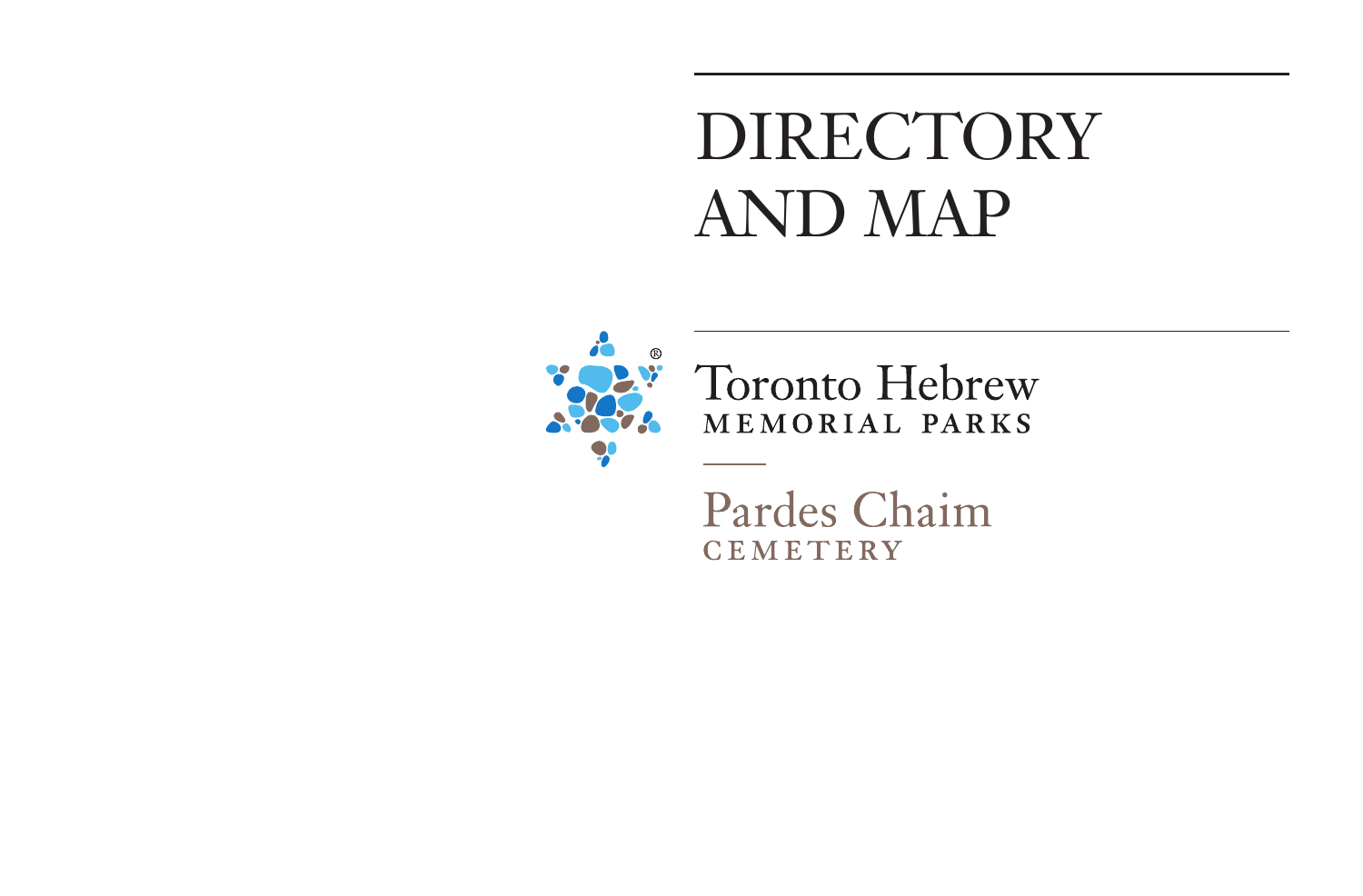







OUR MISSION AND BELIEFS

Toronto Hebrew Memorial Parks is unique in its origins as a community owned organization. It exists to serve the Jewish Community of Greater Toronto by fulfilling obligations of establishing and maintaining cemeteries through the provision of professional administration and ongoing supervision, while showing respect for the Community's beliefs and practices.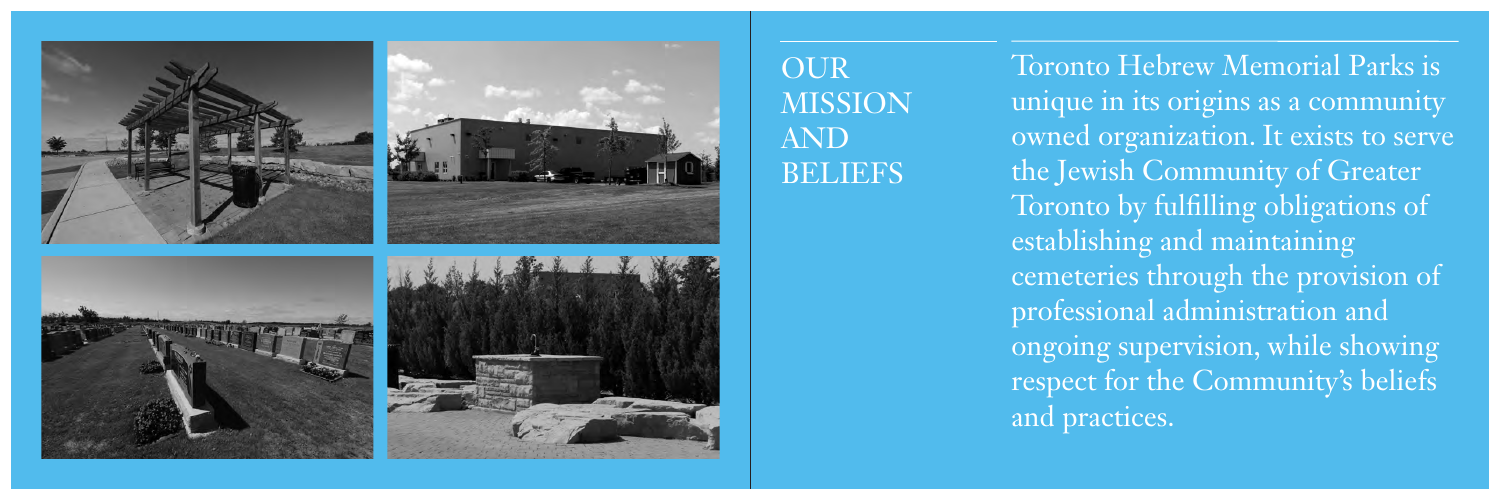

| <b>ORGANIZATION</b>                                | <b>SECTIONS</b> | <b>ORGANIZATION</b>                               | <b>SECTIONS</b> |
|----------------------------------------------------|-----------------|---------------------------------------------------|-----------------|
| Aish Hatorah Toronto                               | X               | Neshamah Congregation of York Region              | <b>WW</b>       |
| <b>Beth Chabad Israeli Community Centre</b>        |                 | Shomrai Shabbos Chevrah Mishnayos                 |                 |
| Beth David B'nai Israel Beth Am Synagogue AAA, BBB |                 | Congregation                                      |                 |
| <b>Canadian Hebrew Benevolent Society</b>          | <u>77</u>       | <b>Temple Har Zion</b>                            | <b>RR</b>       |
| <b>Chabad Romano Centre</b>                        |                 | Temple Sinai Congregation of Toronto<br><b>PP</b> |                 |
| <b>Chabad of York Mills</b>                        |                 | Young Men's Hebrew Association<br>MM              |                 |
| <b>Clanton Park Synagogue</b>                      |                 |                                                   |                 |
| <b>Congregation Habonim</b>                        | QQ              |                                                   |                 |
|                                                    |                 |                                                   |                 |

| k Region <sup>-</sup> | WW        |
|-----------------------|-----------|
| hnayos                | U         |
|                       | <b>RR</b> |
| oronto                | PP        |
| on                    | MM        |
|                       |           |